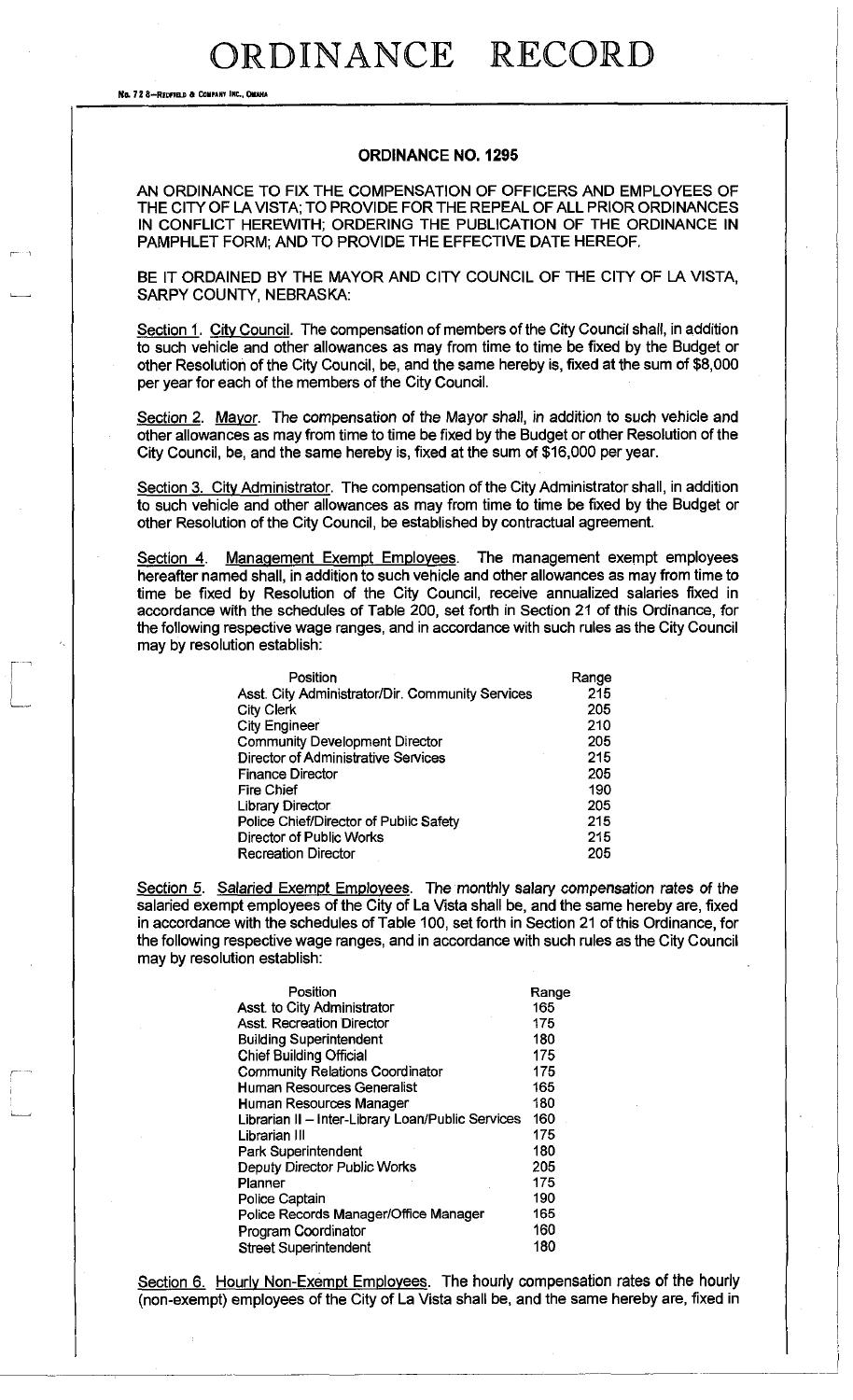#### No. 72 8-REDFIELD & COMPANY INC., OMAHA COMPANY A COMPANY A COMPANY OF COMPANY A COMPANY OF COMPANY OF COMPANY ORDINANCE 1295

accordance with the schedules of Table 100 and Table 400, set forth in Section 21 of this Ordinance, for the following respective wage ranges, and in accordance with such rules as the City Council may by Resolution establish:

| Position                                   | Range |
|--------------------------------------------|-------|
| <b>Accounting Cierk</b>                    | 130   |
| <b>Administrative Assistant</b>            | 130   |
| Mechanic                                   | 140   |
| <b>Building Inspector I</b>                | 140   |
| <b>Building Inspector II</b>               | 160   |
| <b>Building Maintenance Worker I</b>       | 130   |
| <b>Building Maintenance Worker II</b>      | 140   |
| <b>Code Enforcement Officer</b>            | 141   |
| <b>Executive Assistant</b>                 | 175   |
| <b>Building Technician</b>                 | 165   |
| Librarian II - Computer/Reference Services | 160   |
| Librarian I                                | 140   |
| Maintenance Worker I                       | 130   |
| Maintenance Worker II                      | 140   |
| Park Foreman                               | 165   |
| Permit Technician                          | 125   |
| <b>Police Sergeant</b>                     | 426   |
| Police Officer                             | 423   |
| Police Data Entry Clerk                    | 120   |
| Secretary II                               | 125   |
| Secretary/Receptionist                     | 120   |
| Sewer Foreman                              | 165   |
| Street Foreman                             | 165   |
| Shop Foreman                               | 165   |

Section 7. Part-Time and Temporary Employees. The hourly compensation rates of parttime, seasonal and temporary employees of the City of La Vista shall be, and the same hereby are, fixed in accordance with the schedules of Table 100, set forth in Section 21 of this Ordinance, for the following respective wage ranges, and in accordance with such rules as the City Council may by Resolution establish:

| Position                            |     |
|-------------------------------------|-----|
| Accountant                          | 165 |
| Assistant Pool Manager              | 100 |
| <b>Circulation Clerk I</b>          | 100 |
| Circulation Clerk II                | 115 |
| Custodian                           | 105 |
| Evidence Technician                 | 130 |
| Clerical Assistant                  | 115 |
| <b>Intern/Special Projects</b>      | 115 |
| Lifeguard                           | 100 |
| Pool Manager                        | 110 |
| <b>Recreation Supervisor</b>        | 100 |
| Seasonal GC Clubhouse & Grounds     | 100 |
| Seasonal PW All Divisions 1-5 Years | 100 |
| Seasonal PW All Divisions 5+ Years  | 110 |
| Shop Assistant                      | 100 |
| <b>Special Services Bus Driver</b>  | 110 |
| Temporary/PT Professional (PW)      | 160 |

Part-time employees shall receive no benefits other than salary or such benefits as established in accordance with such rules as have been or may be established by Resolution of the City Council:

Section 8. Pay for Performance. Employees not covered by a collective bargaining agreement or express employment contract shall be subject to the City's Pay for Performance (PFP) compensation system as outlined in Council Policy Statement. PFP salary ranges are set forth in Table 100 and 200 of Section 21 of this Ordinance. The base factor for fiscal year 2017 shall be set at three percent (3%).

Section 9. Legal Counsel. Compensation of the legal counsel other than special City Prosecutor for the City shall be, and the per diem rates respecting same shall be, at 90% of the standard hourly rate the firm may from time to time charge. Compensation for Special City prosecution shall be as agreed upon at the time of specific employment.

..J

...J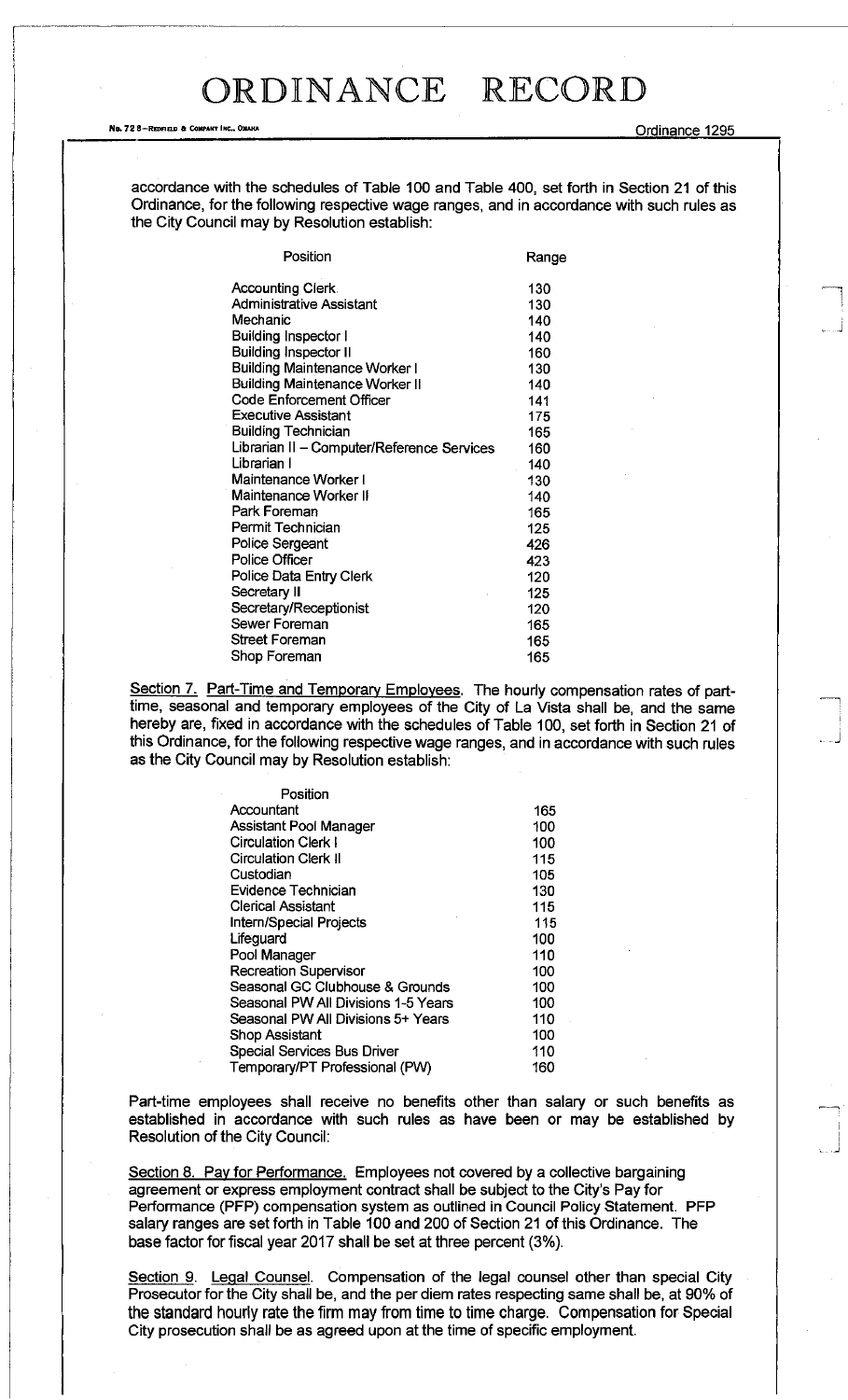No. 72 8—REDFIELD & COMPANY THC., OMAHA

Section 10. Engineers. Compensation of Engineers for the City shall be, and the same hereby is, fixed in accordance with such schedules of hourly and per diem or percentage rates as shall from time to time be approved by Resolution of the City Council. Travel allowances respecting same shall be as may from time to time be fixed by Resolution of such City Council.

Section 11. Longevity Pay. Employees of the City in the positions set forth in Section 3 and Table 400 of this Ordinance shall receive longevity pay in an amount equal to the following percentage of the hourly rate set forth in Section 3 and Table 400 of this Ordinance, rounded to the nearest whole cent:

| Allowance Per Hour |
|--------------------|
| $2.00\%$ (or .02)  |
| 2.75% (or .0275)   |
| 4.00% (or .04)     |
| 4.50% (or .0450)   |
|                    |

Section 12. Health, Dental Life and Long Term Disability Insurance. Subject to the terms, conditions and eligibility requirements of the applicable insurance plan documents and policies, regular full-time employees of the City of La Vista and their families shall be entitled to be enrolled in the group life, health, and dental insurance program maintained by the City. Regular full-time employees shall also be entitled to be enrolled in the long term disability insurance program maintained by the City.

Unless otherwise provided by collective bargaining agreement, or other applicable agreement, the City's employer share shall be ninety (90) percent of the amount of the actual premium and the employee shall pay the ten percent (10%) balance of the actual premium via payroll deduction for employees enrolled in single coverage. The City's employer share shall be eighty percent (80%) of the amount of the actual premium and the employee shall pay the twenty percent (20%) balance of the actual premium via payroll deduction for any employee enrolled in a level of coverage other than single. Those employees electing not to participate in these programs will receive no other form of compensation in lieu of this benefit.

Section 13. Establishment of Shifts. The City may establish duty shifts of such length, and to have such beginning and ending times, and to have such meal and break times, as it may deem appropriate or necessary, respecting employees of the City.

Section 14. Special Provisions.

- A. Employees covered by the "Agreement Between the La Vista Fraternal Order of Police Lodge No. 28 and the City of La Vista, Nebraska, covering the period from October 1, 2014 through September 30, 2018," shall receive compensation and benefits and enjoy working conditions, as described, provided and limited by such Agreement. The terms of such Agreement shall supersede any provisions of this Ordinance inconsistent therewith, and be deemed incorporated herein by this reference.
- B. Holiday Pay shall be compensated as set forth in the Agreement between the La Vista Fraternal Order of Police Lodge No. 28 and the City of La Vista for police officers and as set forth in the Personnel Manual for all other full time employees.
- C. Subject to subsection 14.D. hereof, each full time hourly non-exempt employee of the City shall be entitled to receive overtime pay at the rate of one and one half times the employee's regular rate for each hour worked in excess of forty hours during a work week. If called out at any time other than during regular assigned work hours during the pay period, such employee shall be entitled to compensation at the rate of one and one half times the regular rate for each hour so worked, provided that in no case shall an employee receive less than two hours over time pay for such call out work, and further provided there shall be no pyramiding of hours for purposes of computing overtime. For purposes of this subsection an employee's "regular rate" shall be the sum of his or her hourly rate specified in Section 6 of this Ordinance and any longevity pay due under this Ordinance.

D. Police Department employees covered by the "Agreement Between the La Vista Fraternal Order of Police Lodge No. 28 and the City of La Vista, Nebraska," described in subsection 14.A hereof shall, as provided in such Agreement, be paid overtime at one and one half times the employee's hourly rate (including any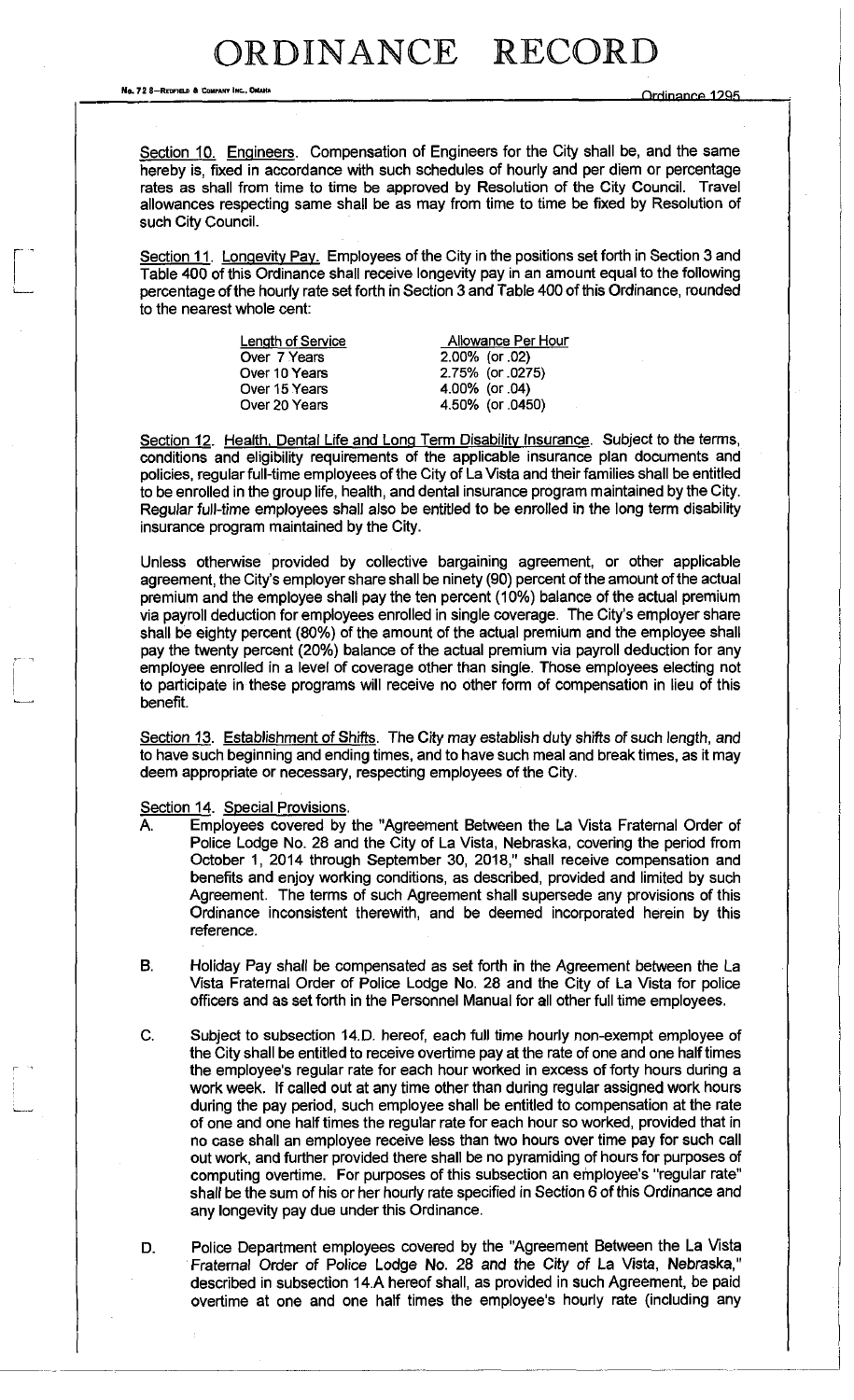Ne. 7 2 6-REBFIELB a COMPANY INC., OMAHA Ordinance 1295

longevity allowance) for each hour worked in excess of 80 hours during any 14 day work period coinciding with the pay period established by Section 16 of this Ordinance.

- E. All Management Exempt Employees and all Salaried Exempt Employees are considered to be salaried employees and shall not be eligible for overtime pay, holiday pay, or other special pay as provided by this section.
- F. Public Works Employees who are required to wear protective footwear may submit to the City for reimbursement for the cost of work boots in an amount not to exceed \$150.
- G. Public Works Employees may submit to the City for reimbursement for the difference in cost between a Nebraska Driver's License and a "CDL" driver's license within 30 days of obtaining a CDL license when a CDL license is required as a part of the covered employee's job description.
- H. Public Works Employees shall be provided by the City five safety work shirts in each fiscal year at no cost to the employee.
- I. Employees not covered by the "Agreement Between the La Vista Fraternal Order of Police Lodge No. 28 and the City of La Vista" and who are otherwise eligible, shall be paid overtime at the rate of one and one-half times the employee's hourly rate for all hours worked over forty in the pay periods that encompass the annual La Vista Days celebration, except, that if an employee uses any sick leave, vacation leave, personal leave, or comp time during the corresponding pay periods, such leave time shall offset any overtime earned. Overtime earned will not be offset by any holiday that falls during the above referenced pay periods.
- J. An increase of the fixed dollar amount specified in Section 1 above shall take effect with respect to all members of the City Council on and after the first day of the first full term of office of any member of the City Council that begins after the Ordinance making the increase is effective. An increase of the fixed dollar amount specified in Section 2 above shall take effect on and after the first day of the first full term of office of Mayor that begins after the Ordinance making the increase is effective

Section 15. Pay for Unused Sick Leave Upon Retirement or Death. Employees who voluntarily retire after twenty or more years of service with the City and have no pending disciplinary action at the time of their retirement, shall be paid for any unused sick leave. Employees who began their employment with the City after January 1, 2005, or who began their employment prior to this date but elected to waive their eligibility for emergency sick leave, shall be paid for any unused sick leave, if they voluntarily leave City employment and have no pending disciplinary action, according to the following sliding schedule: After 10 years of employment - 100% of sick leave hours accrued over 660 and up to 880; after 15 years of employment - 100% of sick leave hours accrued over 440 hours and up to 880; after 20 years of employment  $-$  100% of sick leave hours accrued up to 880. No other employee shall be paid for any unused sick leave upon termination of employment.

A regular full-time employee's unused sick leave shall also be paid if, after October 1,1999, the employee sustains an injury which is compensable by the City or the City's insurer under the Nebraska Workers' Compensation Act and such injury causes the death of the employee within two years after the date of injury. Any payment made pursuant to the preceding sentence shall be made to the surviving spouse of the employee; provided, such payment shall be made to the employee's estate if the employee leaves no surviving spouse or if, prior to his or her death, the employee filed with the City Clerk a written designation of his or her estate as beneficiary of such payment.

Section 16. Pay Periods. All employees of the City of La Vista shall be paid on a bi-weekly basis. The pay period will commence at 12:01 a.m. Sunday and will conclude at 11:59 p.m. on the second succeeding Saturday. On the Friday following the conclusion of the pay period, all employees shall be paid for all compensated time that they have been accredited with during the pay period just concluded.

Section 17. Public Works Lunch and Clean-up Times. Lunch period for employees of the Public Works Department shall be one half hour (30 minutes) in duration. Public Works employees shall be granted a 5 minute clean-up period prior to start of lunch period, and shall be granted an additional 5 minutes clean-up period prior to the end of the work day.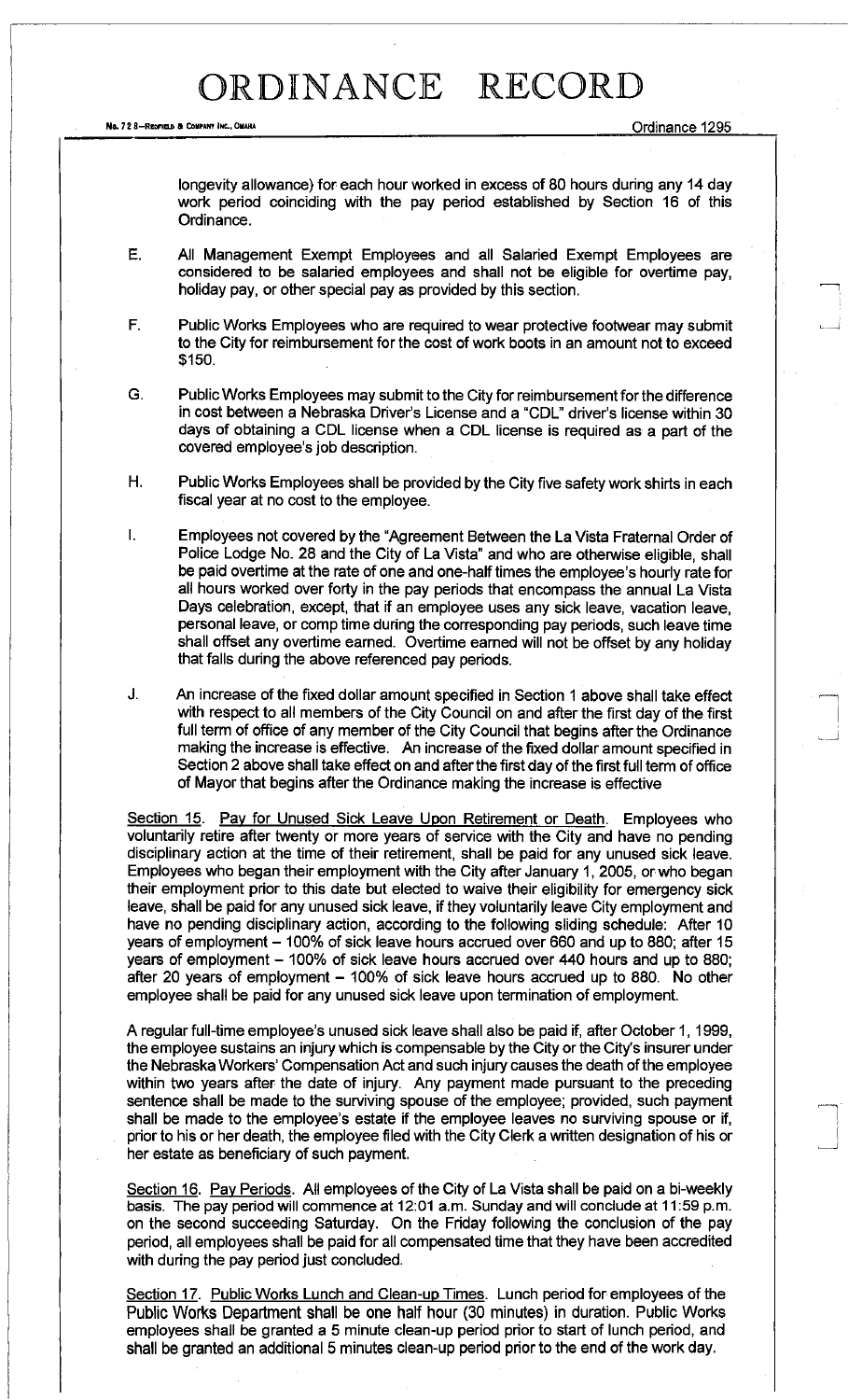*HO.* 72 S—REPFIAN A CQMFAHT INC.. *OUT\* \** Ordinance 1295

Section 18. Sick Leave and Personal Leave. Sick leave and personal leave will be awarded and administered in conjunction with the provisions set forth in the personnel manual and the Agreement between the La Vista Fraternal Order of Police Lodge No. 28 and the City of La Vista, as applicable to the employee in question.

Section 19. Vacation Leave. Upon satisfactory completion of six months continuous service, regular full-time employees and permanent part-time employees shall be entitled to vacation leave. Such vacation shall not be used in installments of less than one hour. Increments of vacation leave of less than four hours must have 48 hours prior approval and can be taken only at the beginning or at the end of the work day.

#### Section 20. Vacation Entitlement.

- A. All full-time employees whose employment is governed by the Agreement described in Section 14, Paragraph A. of this Ordinance shall earn, accrue and be eligible for vacation as provided in such Agreement.
- B. All other full-time Hourly Non-Exempt Employees shall earn: six (6) days of paid vacation during the first year of continuous full-time employment; eleven (11) days of paid vacation during the second year of continuous full-time employment; and thereafter, eleven (11) days of paid vacation during each subsequent year of continuous full-time employment, plus one (1) additional day of paid vacation for each year of continuous full-time employment in excess of two years. Notwithstanding the foregoing, no employee shall earn more than twenty-three (23) days of paid vacation per employment year.
- C. All Management Exempt Employees, and Salaried Exempt Employees, shall earn ten (10) days paid vacation during the first year of continuous employment, and one (1) additional vacation day for each additional year of continuous employment not to exceed twenty-six (26) days.
- D. All Permanent Part Time Employees working a minimum of twenty (20) hours per week shall earn forty (40) hours of paid vacation time per year after six (6) months of employment. Total paid vacation time earned per year shall not exceed forty (40) hours.
- E. Full Time Exempt and Non-Exempt Employees shall be allowed to accrue unused vacation leave from previous years to a maximum of 220 hours.
- F. Permanent Part Time Employees shall be allowed to accrue unused vacation leave from previous years to a maximum of 110 hours.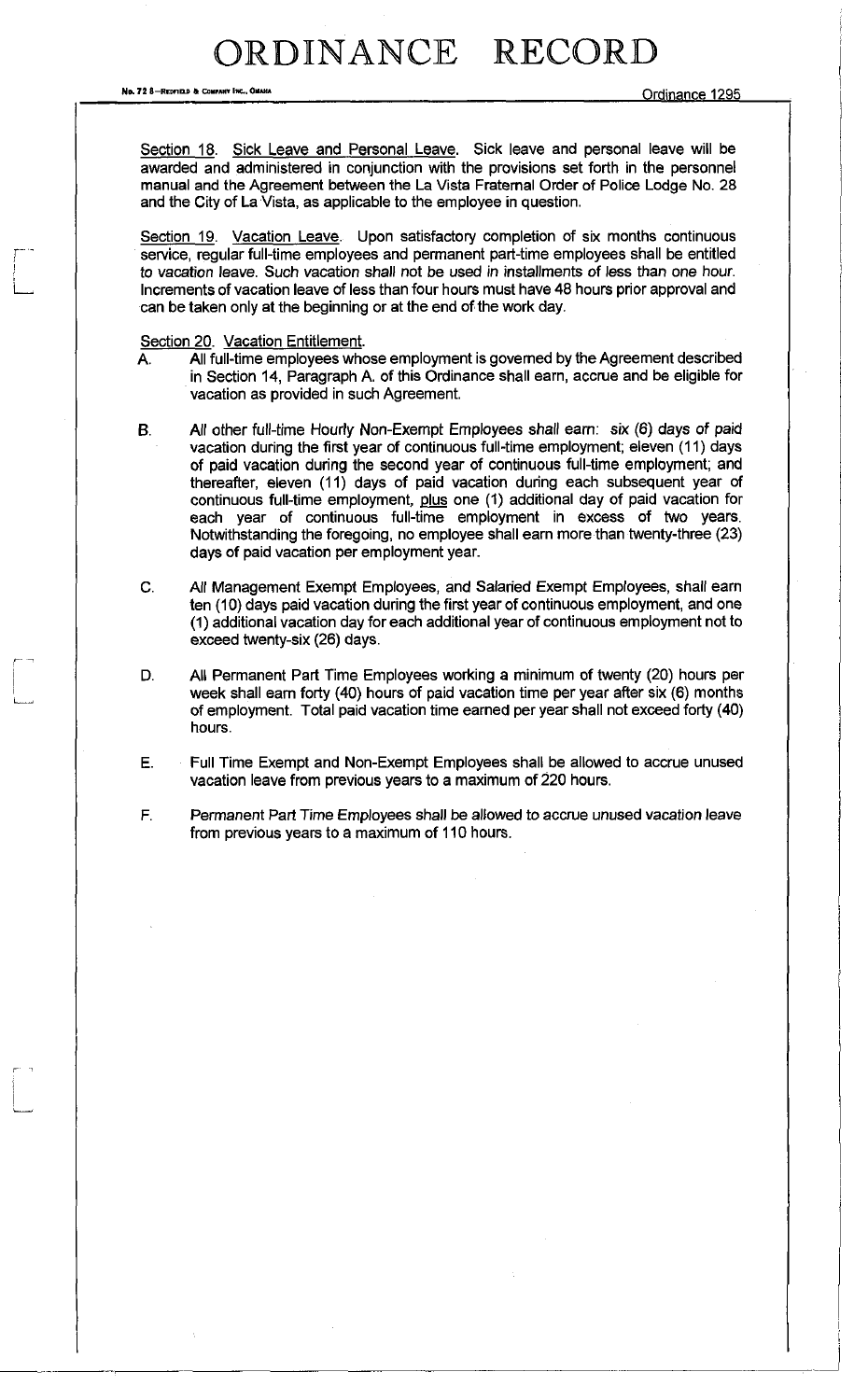#### No. 72 8—REDPIELD & COMPANY INC., OMAHA ORDINANCE 1295

### Section 21. Wage Tables.

|                                    | Table 100 |        |                 |       |         |        |                 |
|------------------------------------|-----------|--------|-----------------|-------|---------|--------|-----------------|
| <b>Salaried Exempt Employees</b>   |           |        |                 |       |         |        |                 |
| <b>Hourly Non-Exempt Employees</b> |           |        |                 |       |         |        |                 |
|                                    |           |        |                 |       |         |        |                 |
| Range                              | Rate      |        | Minimum Maximum | Range | Rate    |        | Minimum Maximum |
|                                    |           |        |                 |       |         |        |                 |
| 100                                | Hourly    | 9.27   | 12.04           | 141   | Hourly  | 16.42  | 21.5            |
|                                    | Monthly   | 1,607  | 2,087           |       | Monthly | 2,846  | 3,727           |
|                                    | Annual    | 19,282 | 25,043          |       | Annual  | 34,154 | 44,720          |
| 105                                | Hourly    | 10.99  | 14.5            | 145   | Hourly  | 16.88  | 21.92           |
|                                    | Monthly   | 1,905  | 2,513           |       | Monthly | 2,926  | 3,799           |
|                                    | Annual    | 22,859 | 30,160          |       | Annual  | 35,110 | 45,594          |
|                                    |           |        |                 |       |         |        |                 |
| 110                                | Hourly    | 11.38  | 14.78           | 150   | Hourly  | 17.73  | 23.03           |
|                                    | Monthly   | 1,973  | 2,562           |       | Monthly | 3,073  | 3,992           |
|                                    | Annual    | 23,670 | 30,742          |       | Annual  | 36,878 | 47,902          |
|                                    |           |        |                 |       |         |        |                 |
| 115                                | Hourly    | 12.24  | 15.9            | 160   | Hourly  | 19.45  | 25.26           |
|                                    | Monthly   | 2,122  | 2,756           |       | Monthly | 3,371  | 4,378           |
|                                    | Annual    | 25,459 | 33,072          |       | Annual  | 40,456 | 52,541          |
|                                    |           |        |                 |       |         |        |                 |
| 120                                | Hourly    | 13.16  | 17.09           | 165   | Hourly  | 20.72  | 26.91           |
|                                    | Monthly   | 2,281  | 2,962           |       | Monthly | 3,591  | 4,664           |
|                                    | Annual    | 27,373 | 35,547          |       | Annual  | 43,098 | 55,973          |
|                                    |           |        |                 |       |         |        |                 |
| 125                                | Hourly    | 14.16  | 18.39           | 175   | Hourly  | 24.42  | 31.71           |
|                                    | Monthly   | 2,454  | 3,188           |       | Monthly | 4,233  | 5,496           |
|                                    | Annual    | 29,453 | 38,251          |       | Annual  | 50,794 | 65,957          |
|                                    |           |        |                 |       |         |        |                 |
| 130                                | Hourly    | 14.65  | 19.02           | 180   | Hourly  | 27.06  | 35.15           |
|                                    | Monthly   | 2,539  | 3,297           |       | Monthly | 4,690  | 6,093           |
|                                    | Annual    | 30,472 | 39,562          |       | Annual  | 56,285 | 73,112          |
|                                    |           |        |                 |       |         |        |                 |
| 140                                | Hourly    | 16.03  | 20.81           | 190   | Hourly  | 33.44  | 43.44           |
|                                    | Monthly   | 2,779  | 3,607           |       | Monthly | 5,796  | 7,530           |
|                                    | Annual    | 33,342 | 43,285          |       | Annual  | 69,555 | 90,355          |
|                                    |           |        |                 |       |         |        |                 |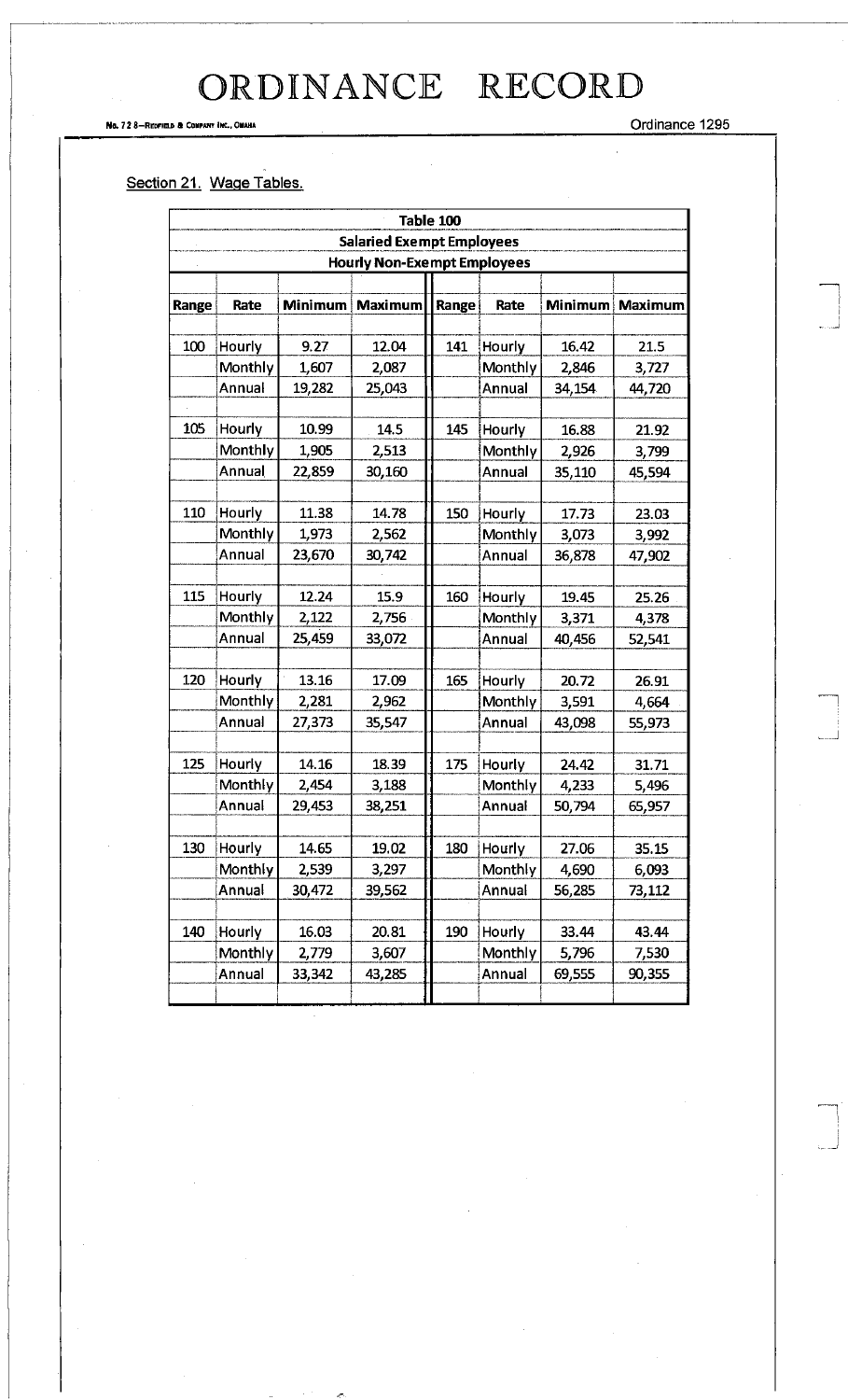No. 72 8-Redfield & Company Inc., Omaria  $O(1295)$ 

|                                    | Table 200 |         |         |  |  |  |
|------------------------------------|-----------|---------|---------|--|--|--|
| <b>Management Exempt Employees</b> |           |         |         |  |  |  |
|                                    |           |         |         |  |  |  |
| Range                              | Rate      | Minimum | Maximum |  |  |  |
| 200                                | Hourly    | 34.21   | 43.65   |  |  |  |
|                                    | Monthly   | 5,930   | 7,566   |  |  |  |
|                                    | Annual    | 71,157  | 90,792  |  |  |  |
|                                    |           |         |         |  |  |  |
| 205                                | Hourly    | 35.53   | 45.35   |  |  |  |
|                                    | Monthly   | 6,159   | 7,861   |  |  |  |
|                                    | Annual    | 73,902  | 94,328  |  |  |  |
|                                    |           |         |         |  |  |  |
| 210                                | Hourly    | 37.81   | 48.14   |  |  |  |
|                                    | Monthly   | 6,554   | 8,344   |  |  |  |
|                                    | Annual    | 78,645  | 100,131 |  |  |  |
|                                    |           |         |         |  |  |  |
| 215                                | Hourly    | 41.14   | 52.5    |  |  |  |
|                                    | Monthly   | 7,131   | 9,100   |  |  |  |
|                                    | Annual    | 85,571  | 109,200 |  |  |  |
|                                    |           |         |         |  |  |  |

|                          |                                  |        |        | Table 400 |        |        |        |
|--------------------------|----------------------------------|--------|--------|-----------|--------|--------|--------|
|                          | <b>FOP Collective Bargaining</b> |        |        |           |        |        |        |
| <b>Hourly Non-Exempt</b> |                                  |        |        |           |        |        |        |
| Range                    | Rate                             | A      | в      | С         | D      | E      | F      |
| 426                      | <b>Hourly</b>                    |        |        |           | 35.96  | 37.46  | 39.84  |
|                          | Monthly                          |        |        |           | 6,233  | 6,493  | 6,906  |
|                          | Annual                           |        |        |           | 74,797 | 77,917 | 82,867 |
| 423                      | Hourly                           | 23.58  | 25.17  | 27.66     | 29.28  | 31.96  | 33.62  |
|                          | Monthly                          | 4,087  | 4,363  | 4,794     | 5,075  | 5,540  | 5,827  |
|                          | Annual                           | 49,046 | 52,354 | 57.533    | 60,902 | 66.477 | 69,930 |

Section 22. Repeal of Ordinance No. 1273. Ordinance No. 1273 originally passed and approved on the 15th day of MARCH, 2016 is hereby repealed.

Section 23. Effective Date. This Ordinance shall take effect after its passage, approval and publication as provided by law.

Section 24. This Ordinance shall be published in pamphlet form and take effect as provided by law.

PASSED AND APPROVED THIS 6TH DAY OF SEPTEMBER 2016.

CITY OF LA VISTA Douglas Kindig, Mayor

ATTEST:

M

Pamela A. Buethe, CMC City Clerk

K:\APPS\City Hall\ORDINANCES\1295 Amend Comp Ord 09.06.16. Docx